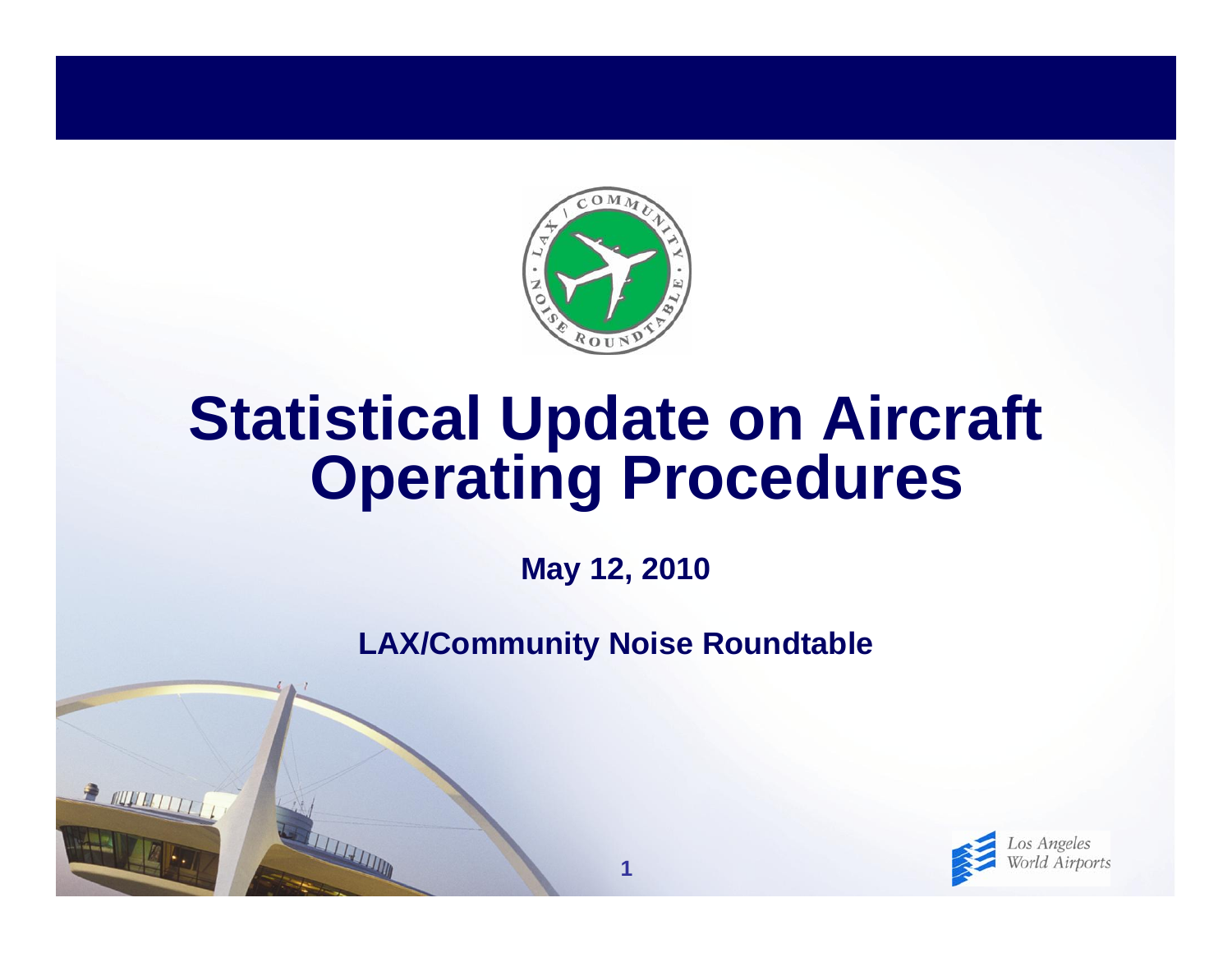## **Overview**

Statistical information on the following operations:

- •25L Departures
- •Early Turns
- •Go-arounds
- $\bullet$ Palos Verdes Overflights
- •Short Turns

- $\bullet$ Extended Downwind Approach
- •East Departures
- •Loop Departures

**REAL PROPERTY AND** 

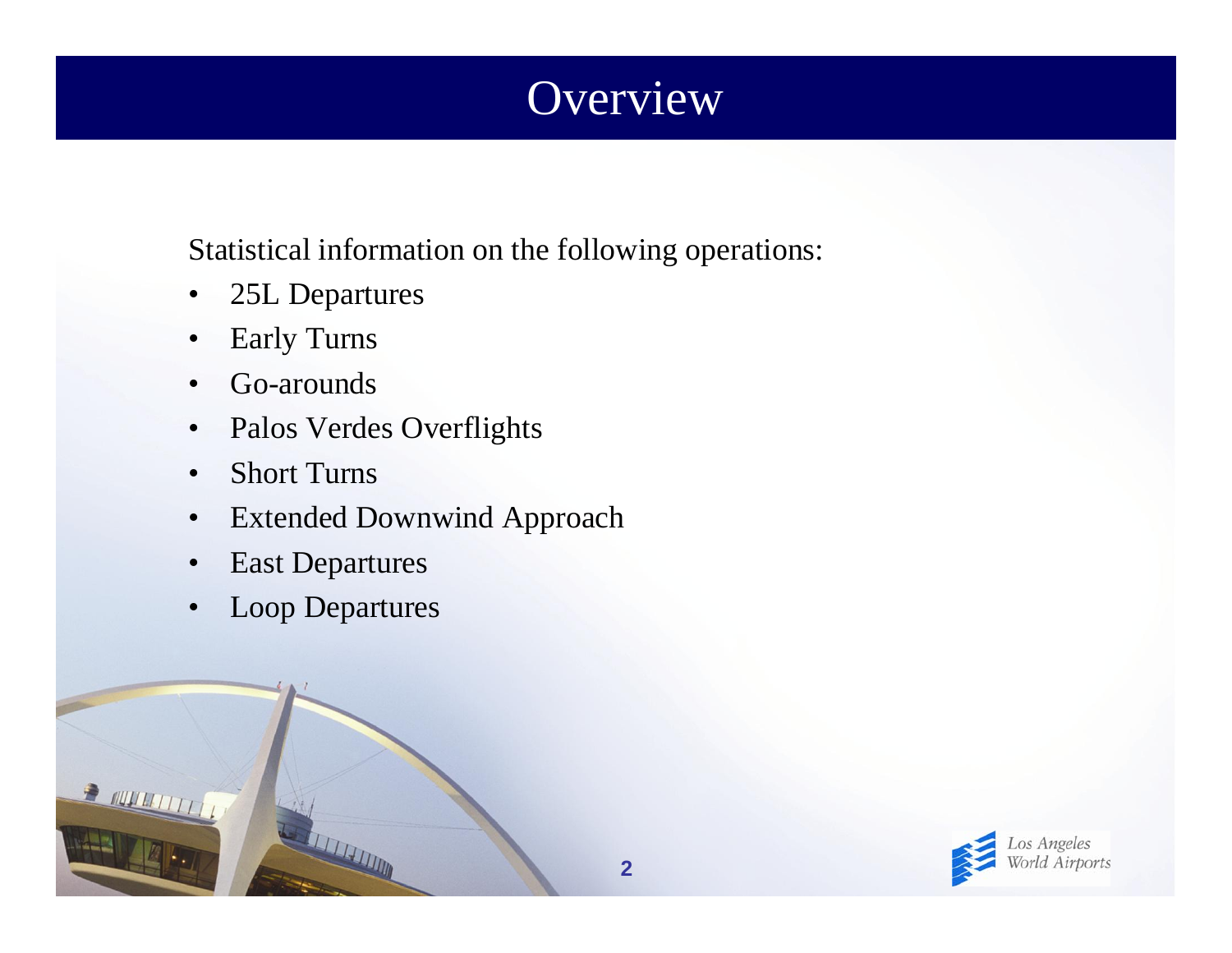#### Departures – Runways 25L and 25R Annual Comparison

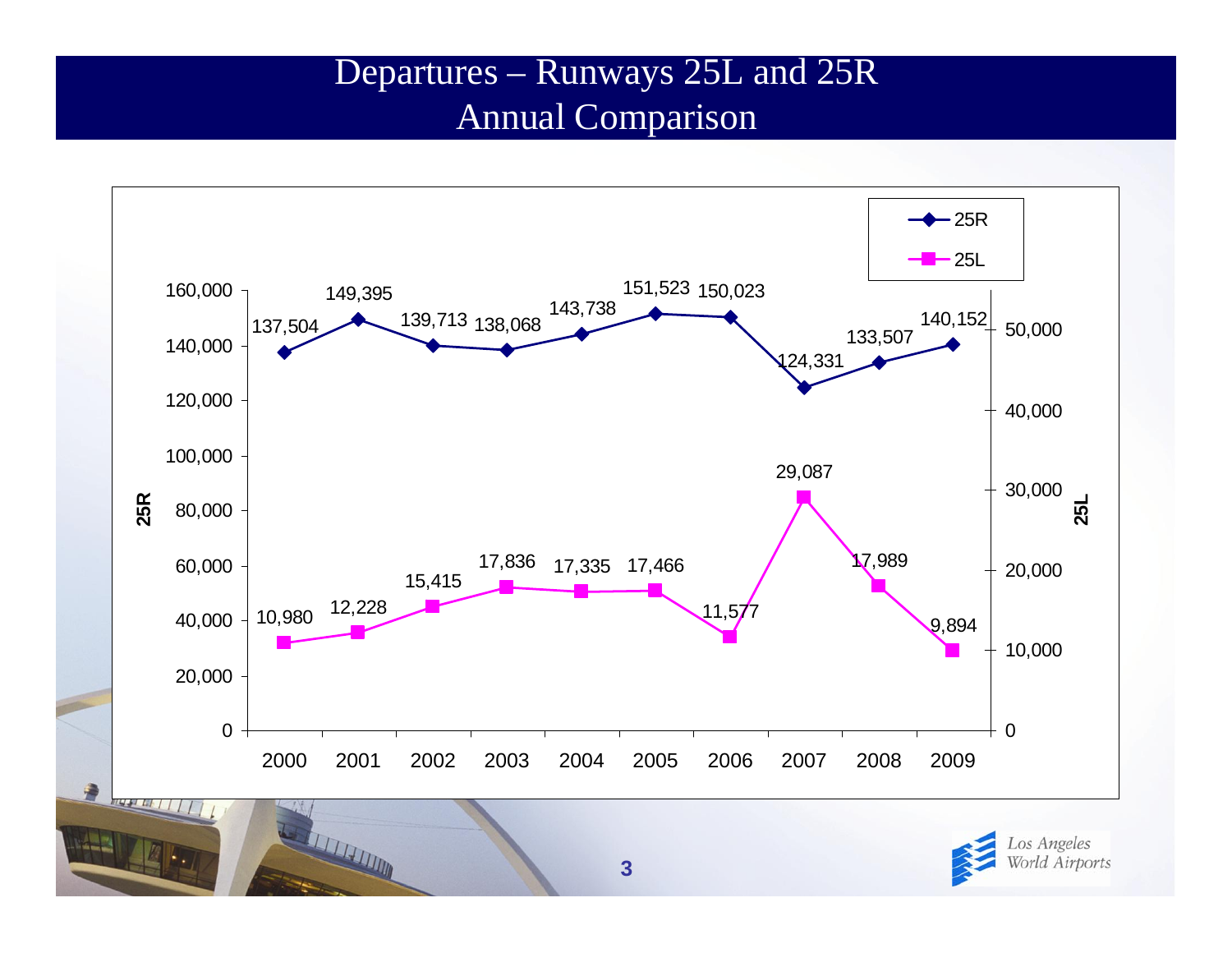#### Departures – Runways 25L and 25R 13-month period



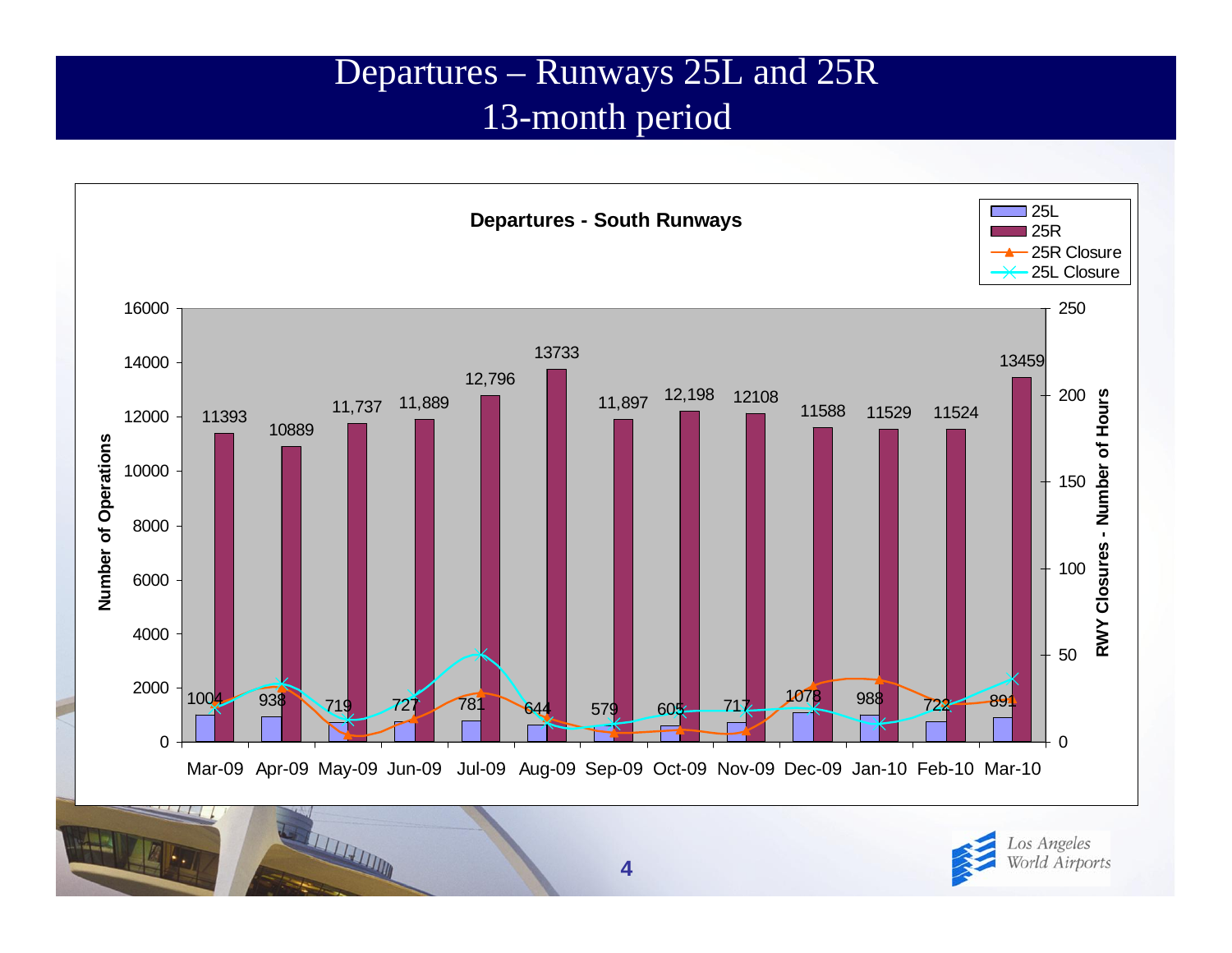#### Time of Day by Operator on 25L March 2010



Los Angeles World Airports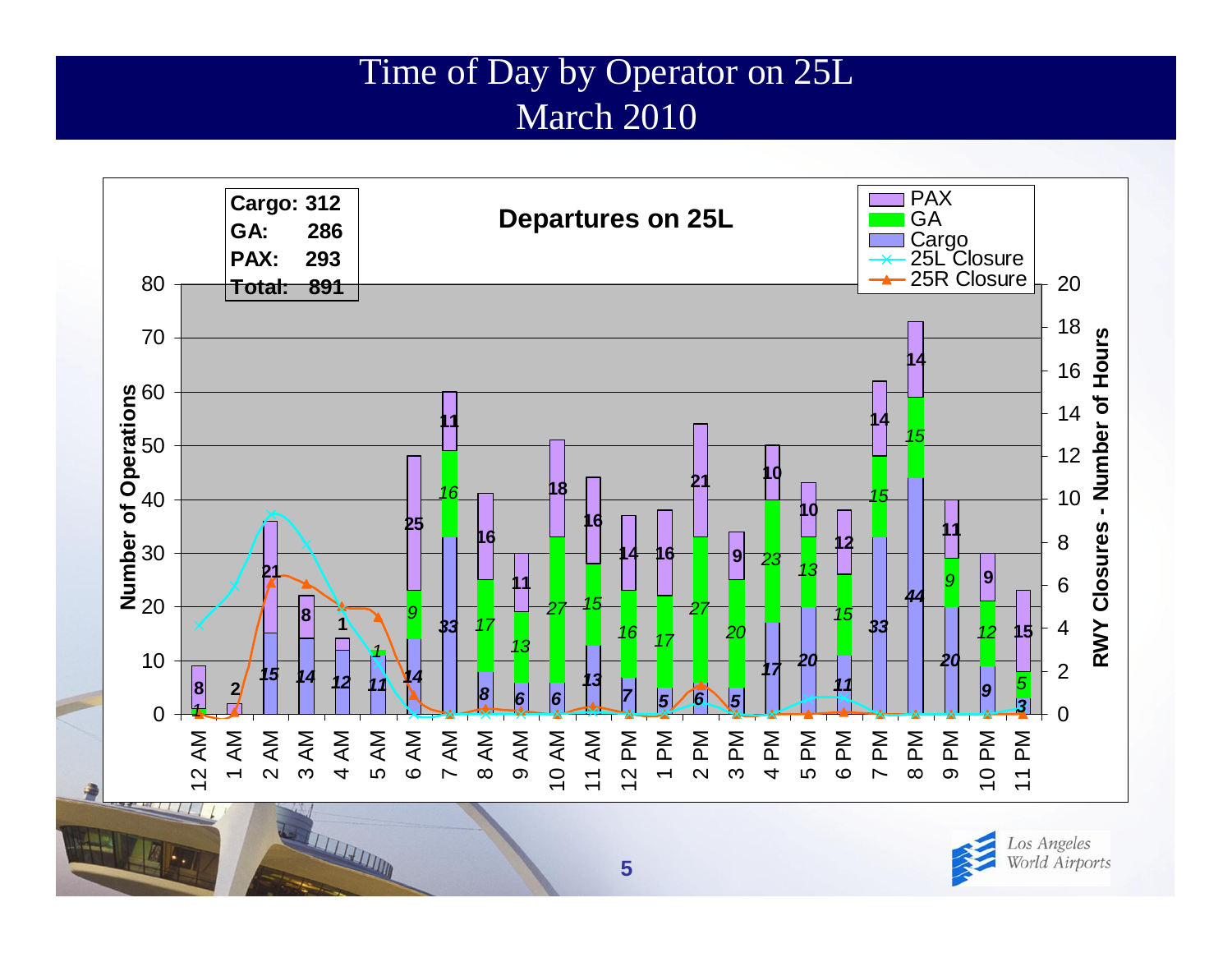#### Time of Day by Operator on 25R March 2010



Los Angeles World Airports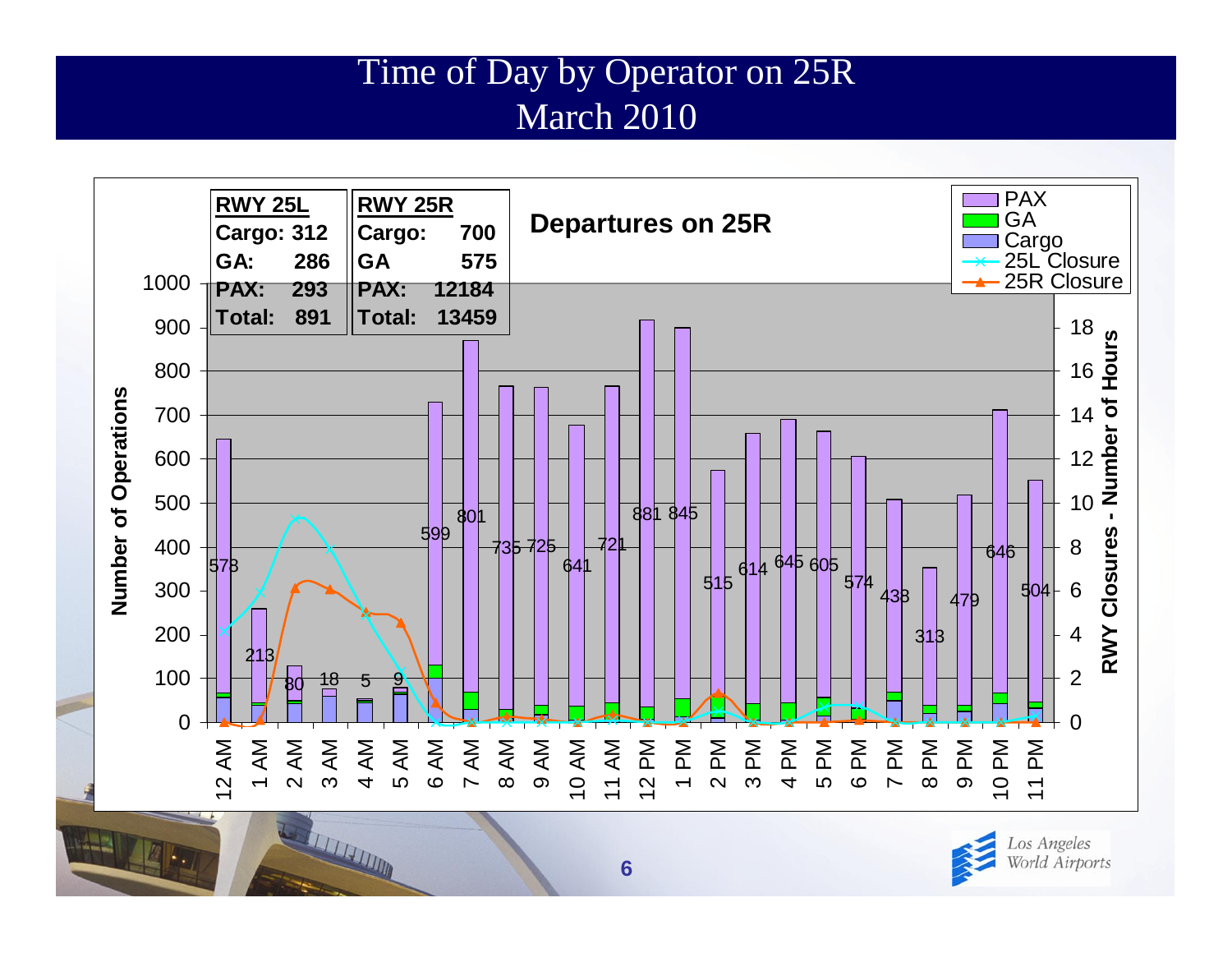#### Time of Day – Cargo Only March 2010



Los Angeles World Airports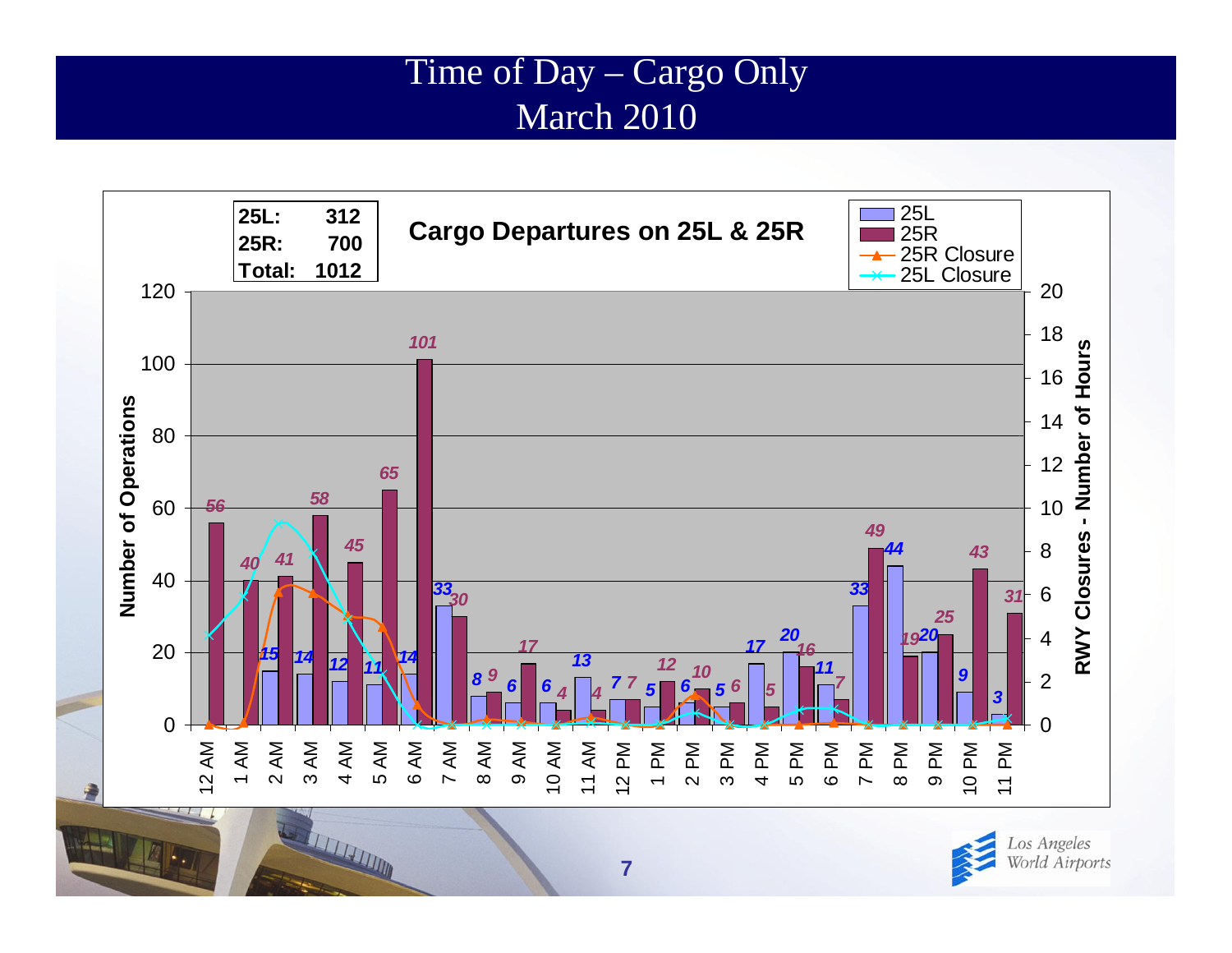#### Cargo Departures on 25L & 25R 13-month period



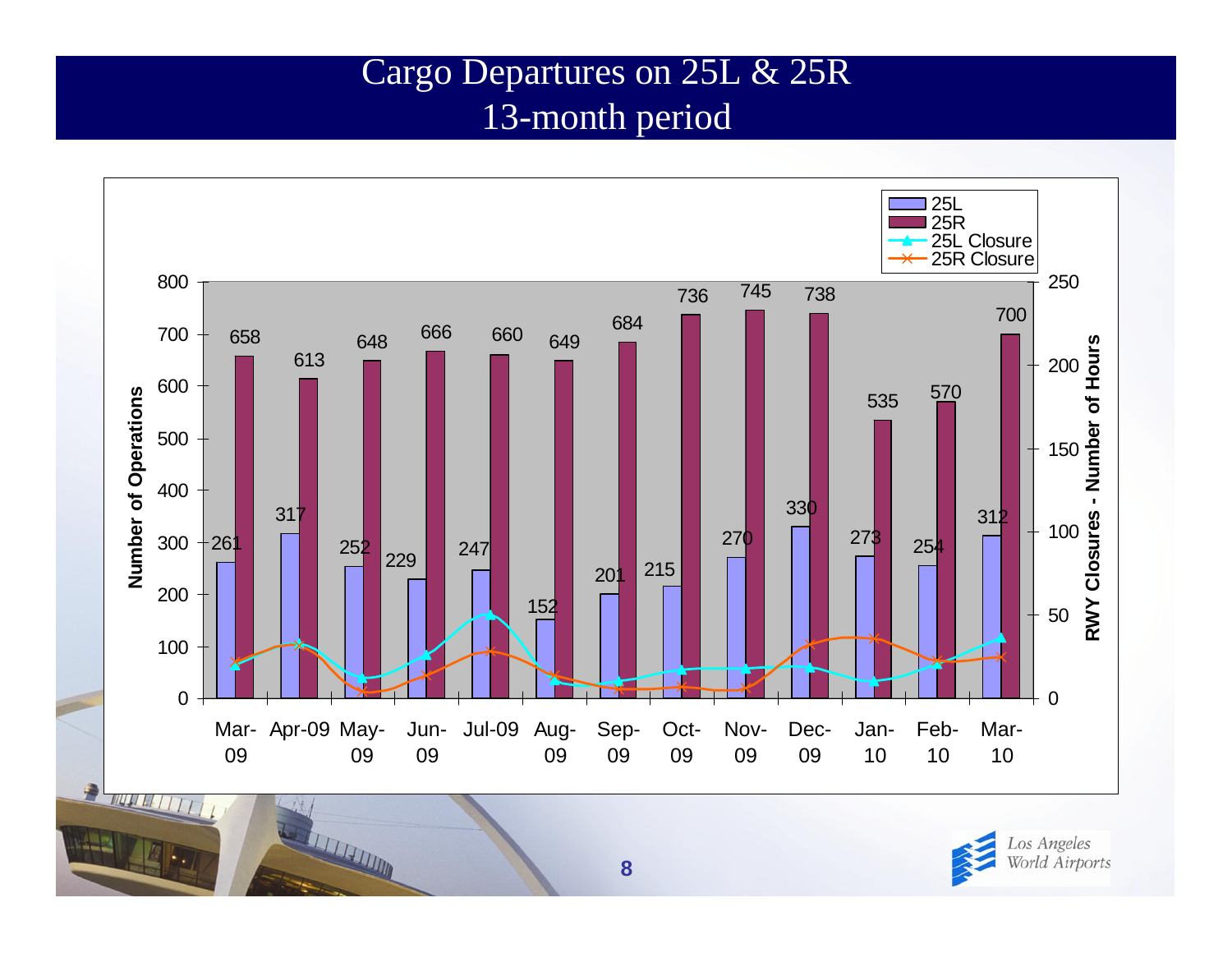#### Air Cargo Departures on 25L & 25R March 2010

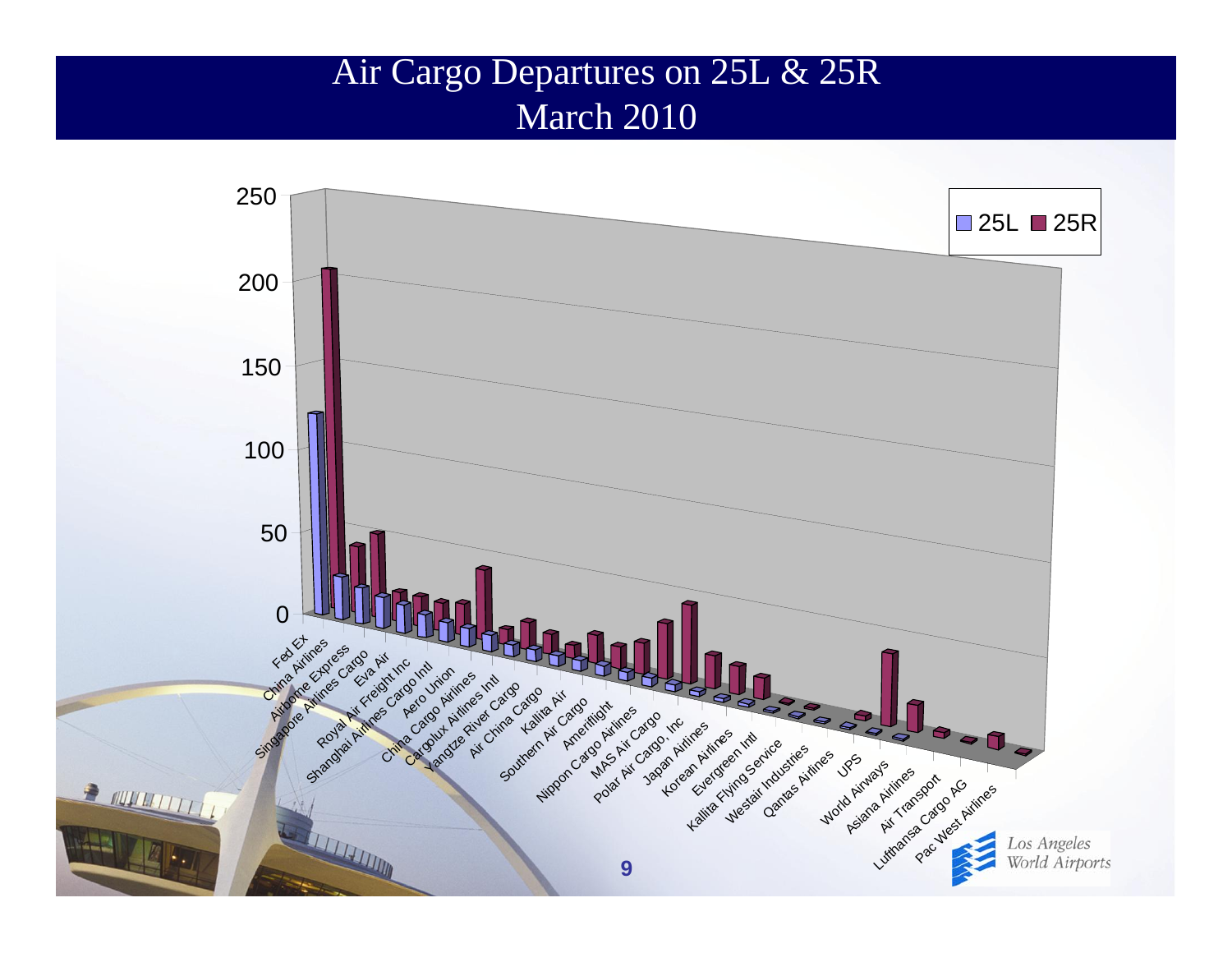#### Early Turn to the North

Aircraft departing to the ocean turn early prior to reaching the shoreline





os Angeles World Airports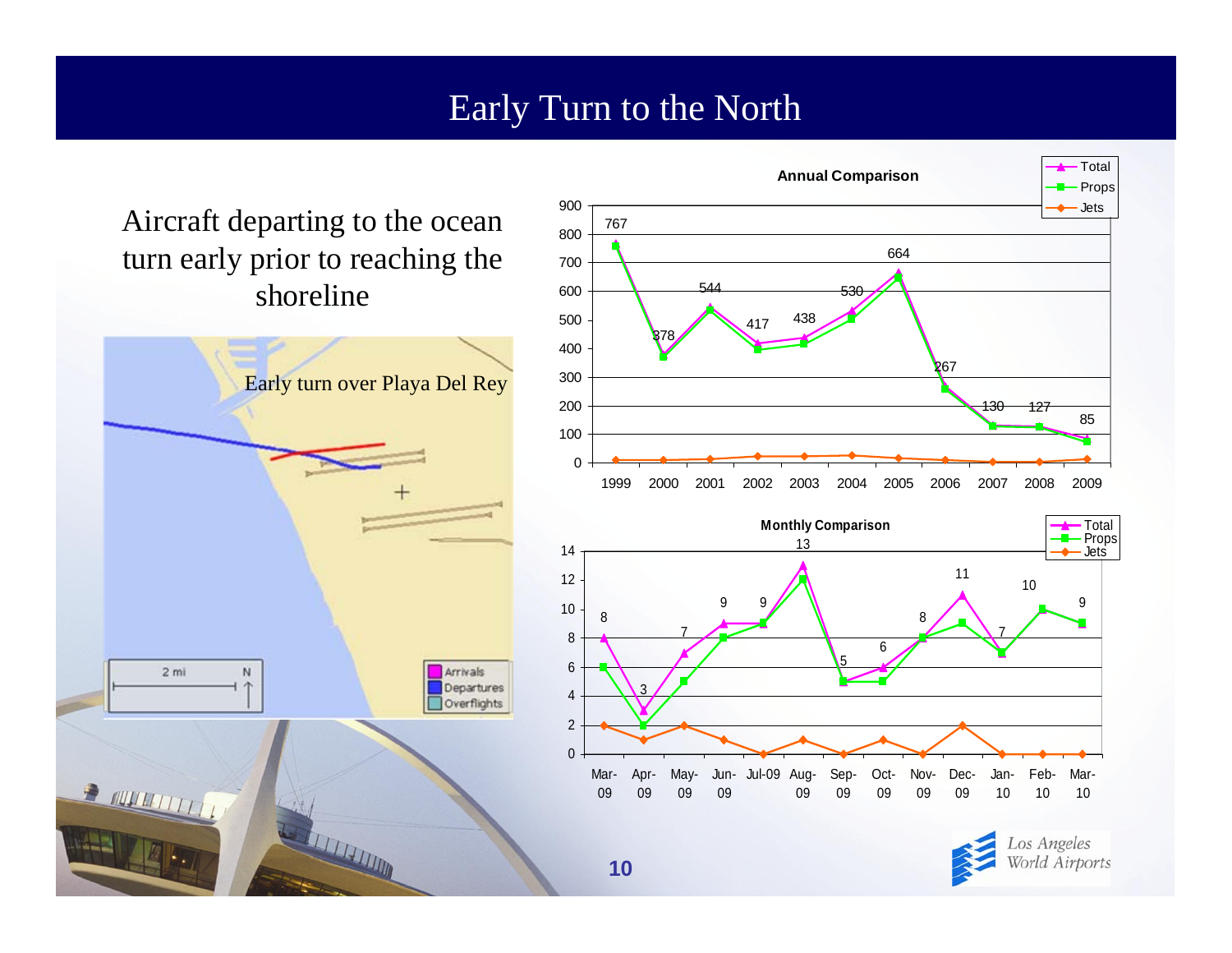#### Early Turn to the South

**Annual Comparison**

TotalProps

Aircraft departing to the ocean turn early prior to reaching the shoreline

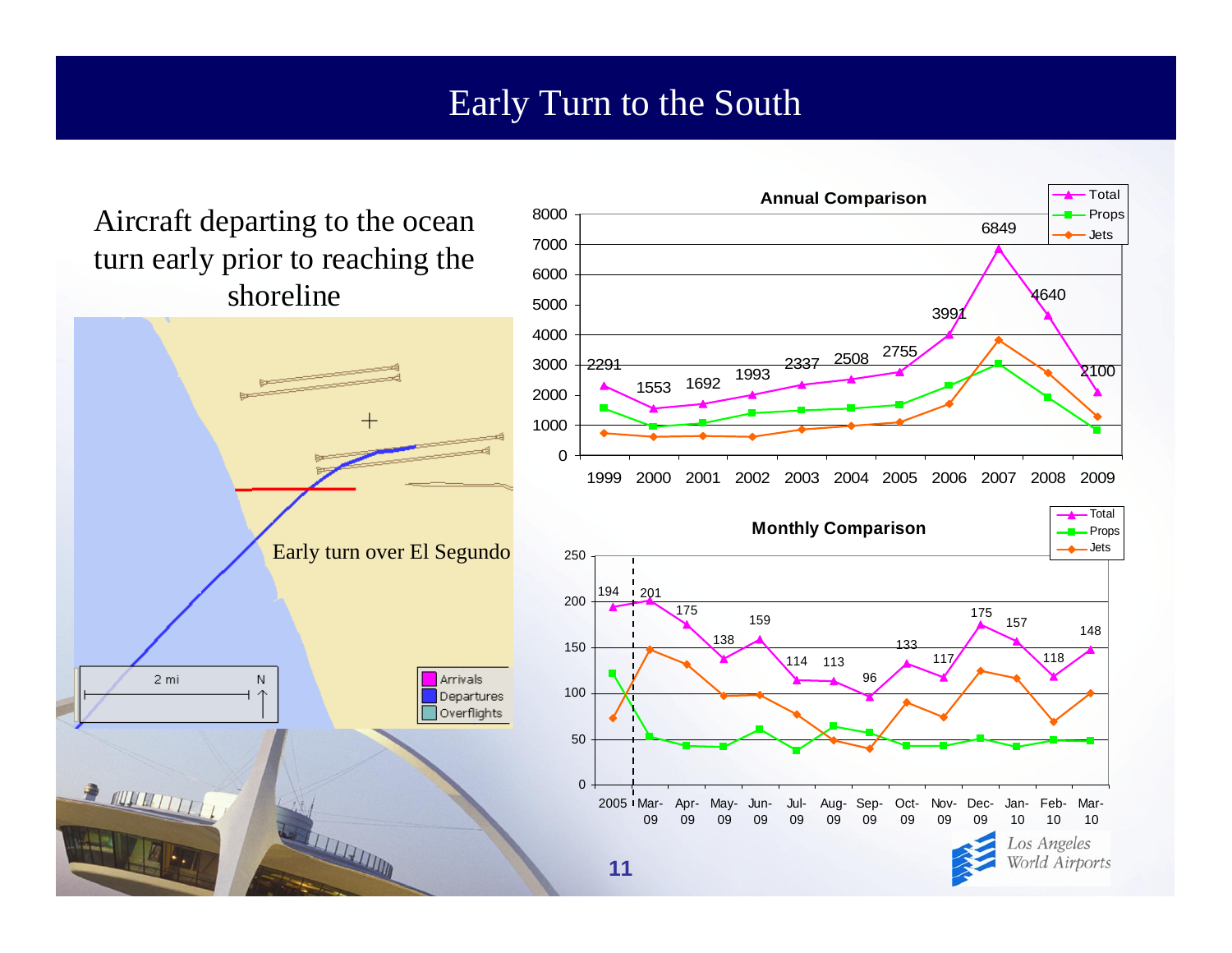## Early Turns Breakdown March 2010

| Total Early Turn Ops      | 157 |
|---------------------------|-----|
| <b>Hyperion Gate</b>      | 120 |
| <b>El Segundo Gate</b>    | 28  |
| <b>Playa Del Rey Gate</b> | 9   |

#### **Result of Investigation**

| <b>Total</b>           | 37 |
|------------------------|----|
| <b>FAA instructed</b>  | 13 |
| <b>Pilot initiated</b> | 19 |
| <b>Wind drift</b>      | 4  |
| <b>Unknown</b>         |    |

STATISTICS.



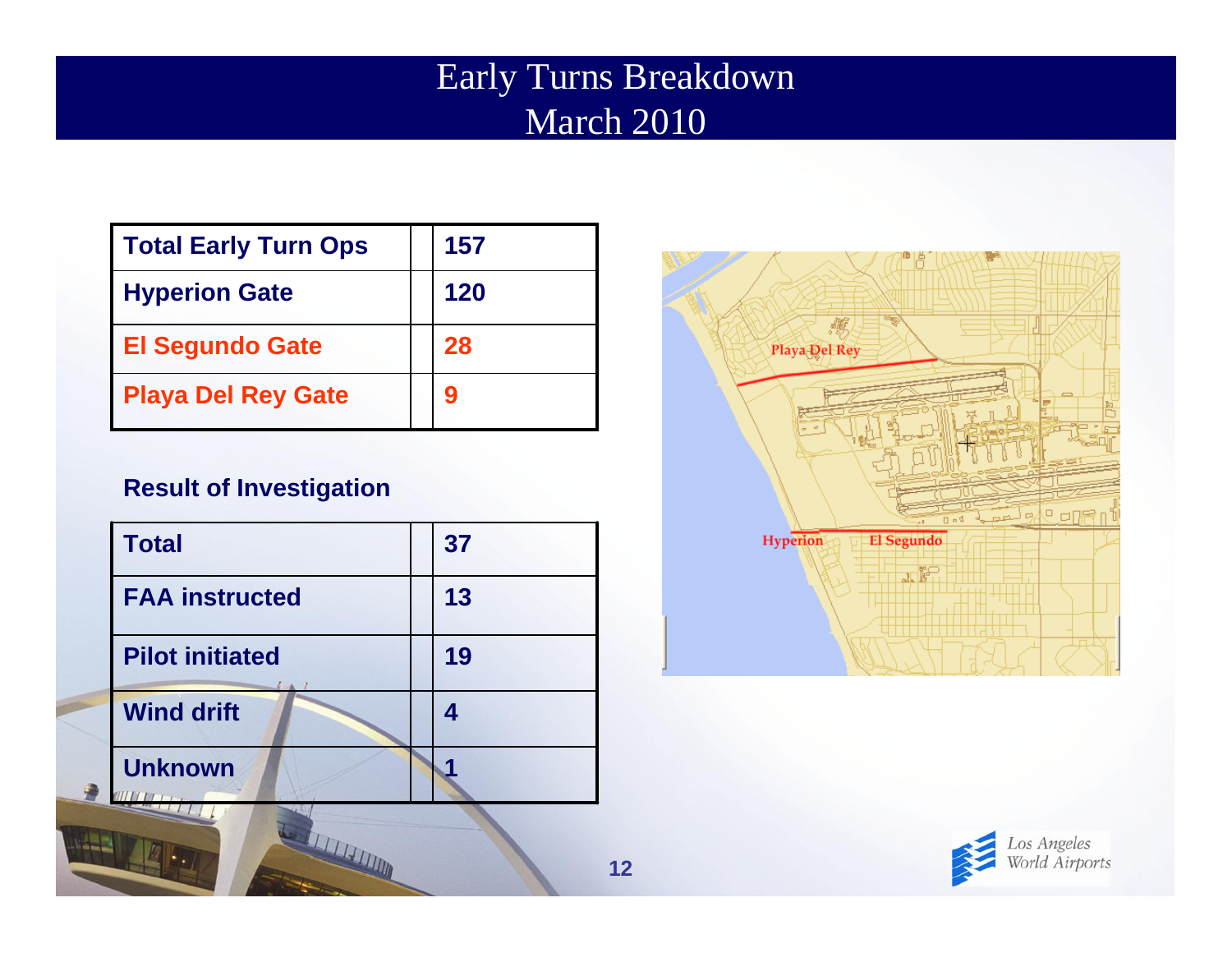#### Go-Arounds

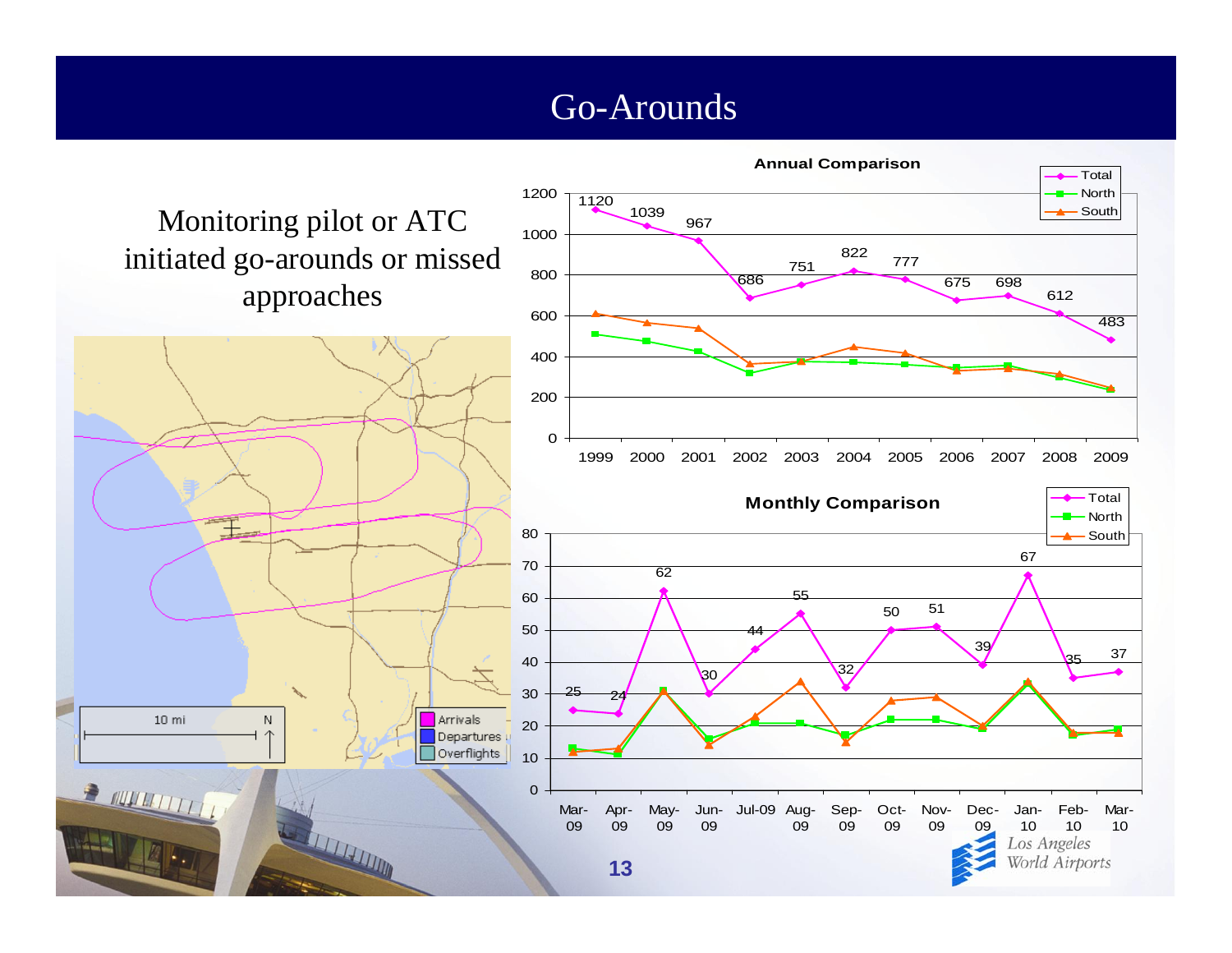#### Go-Arounds – Not Maintaining RWY Headings







 $\mathbb{F}$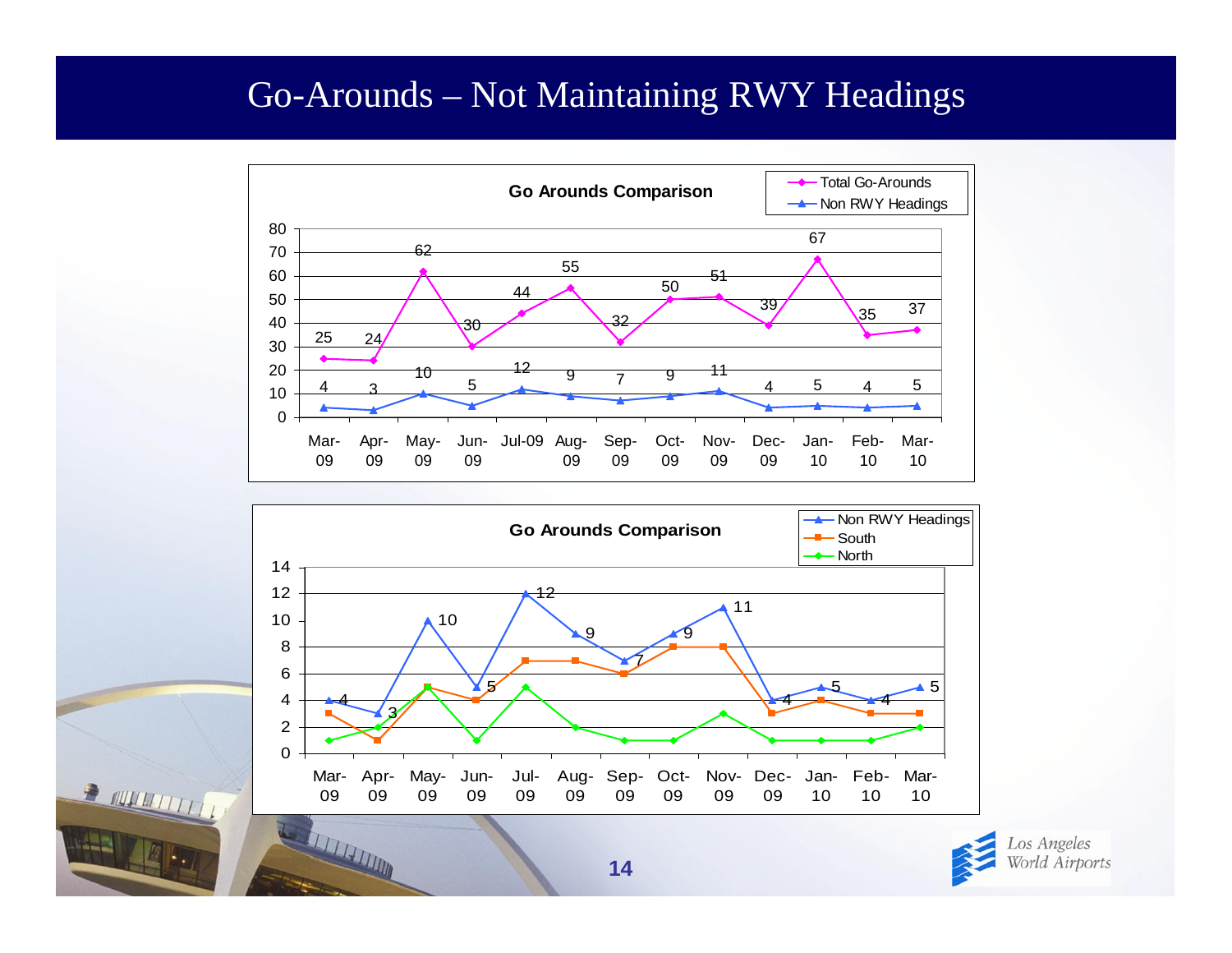#### Palos Verdes Peninsula – Turboprop Overflights

#### Monitoring southbound turboprops departing from LAX that overfly Peninsula





World Airports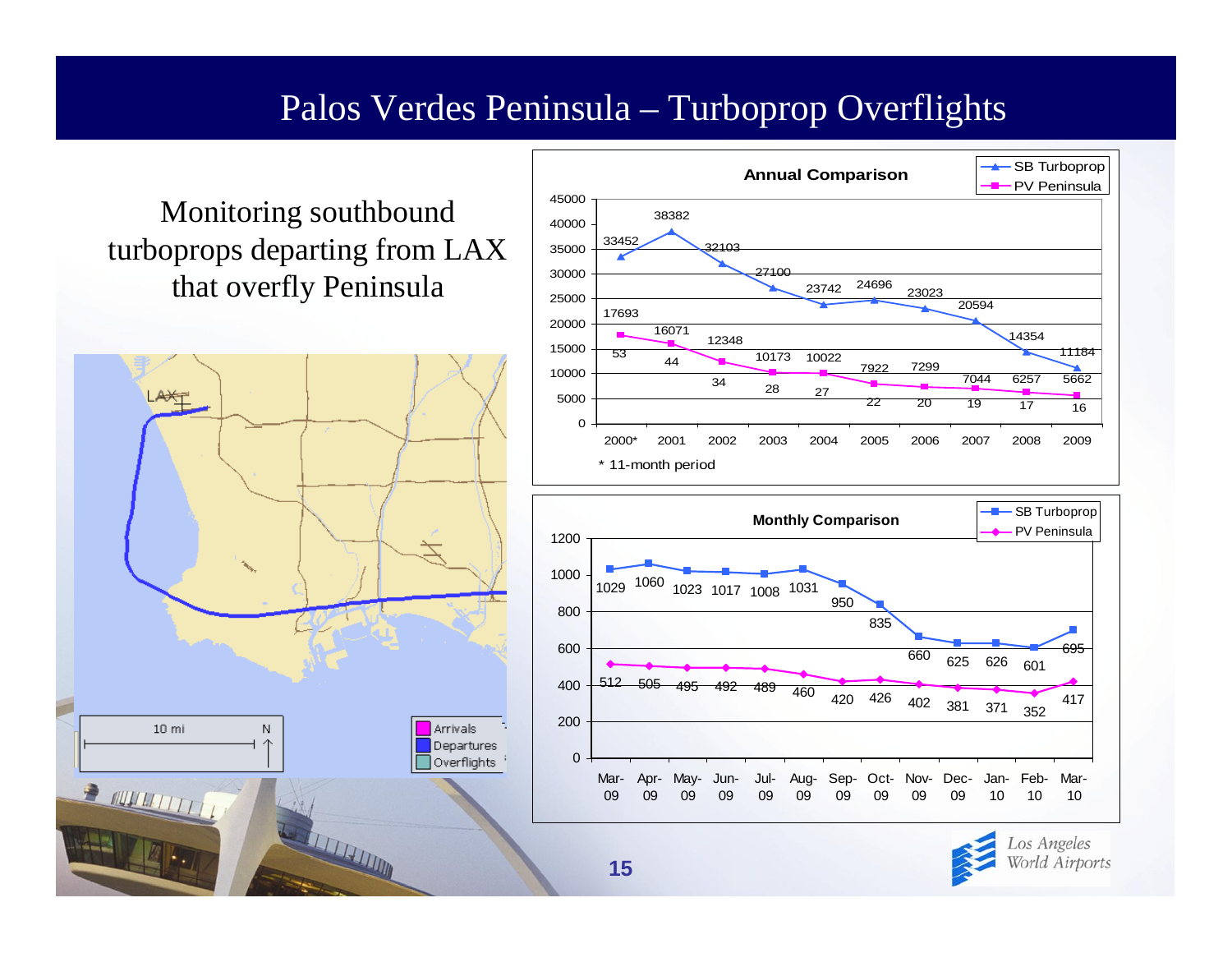#### Palos Verdes Peninsula – Jet Overflights





THE THEFT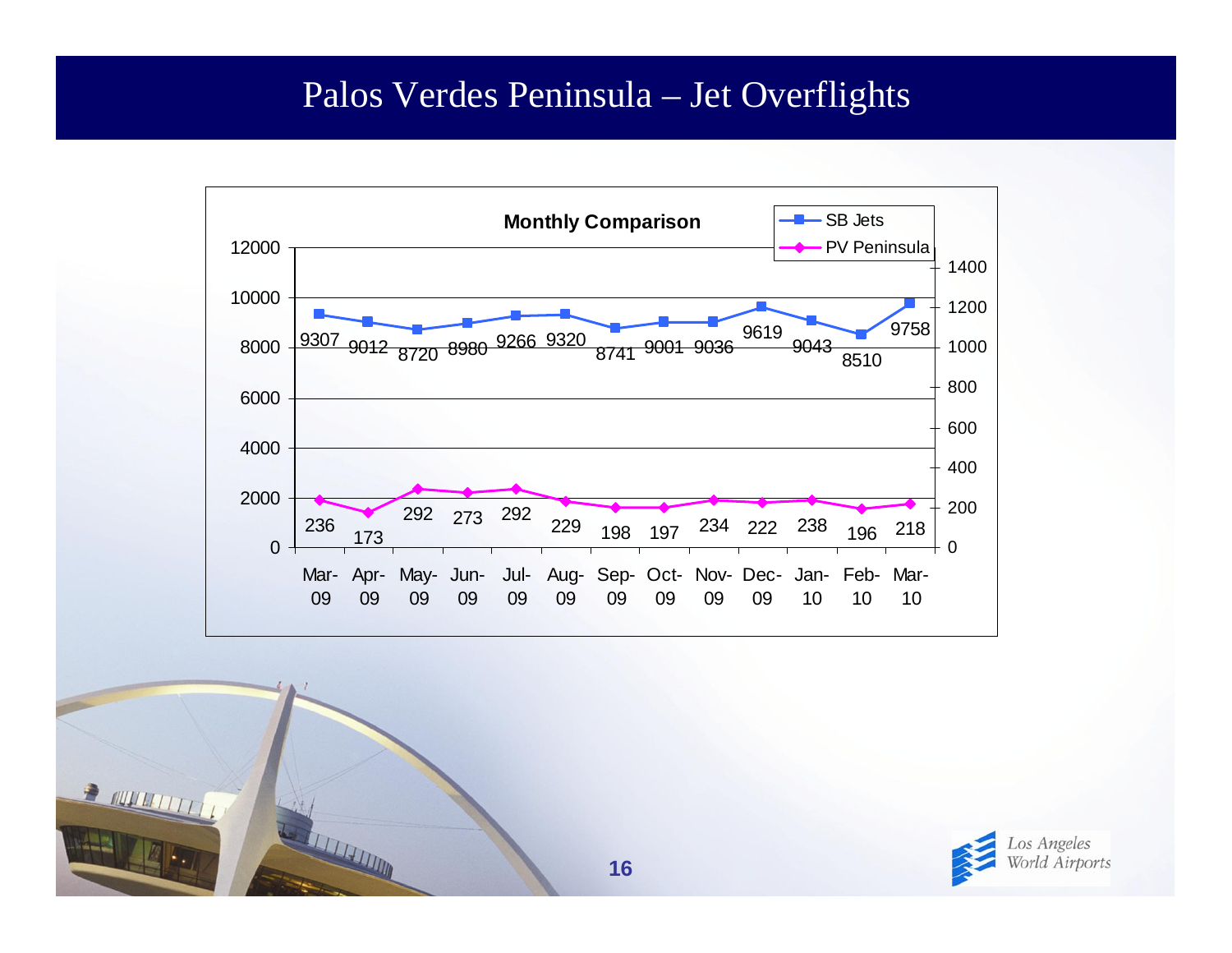#### PV Jet Flight Tracks Comparison

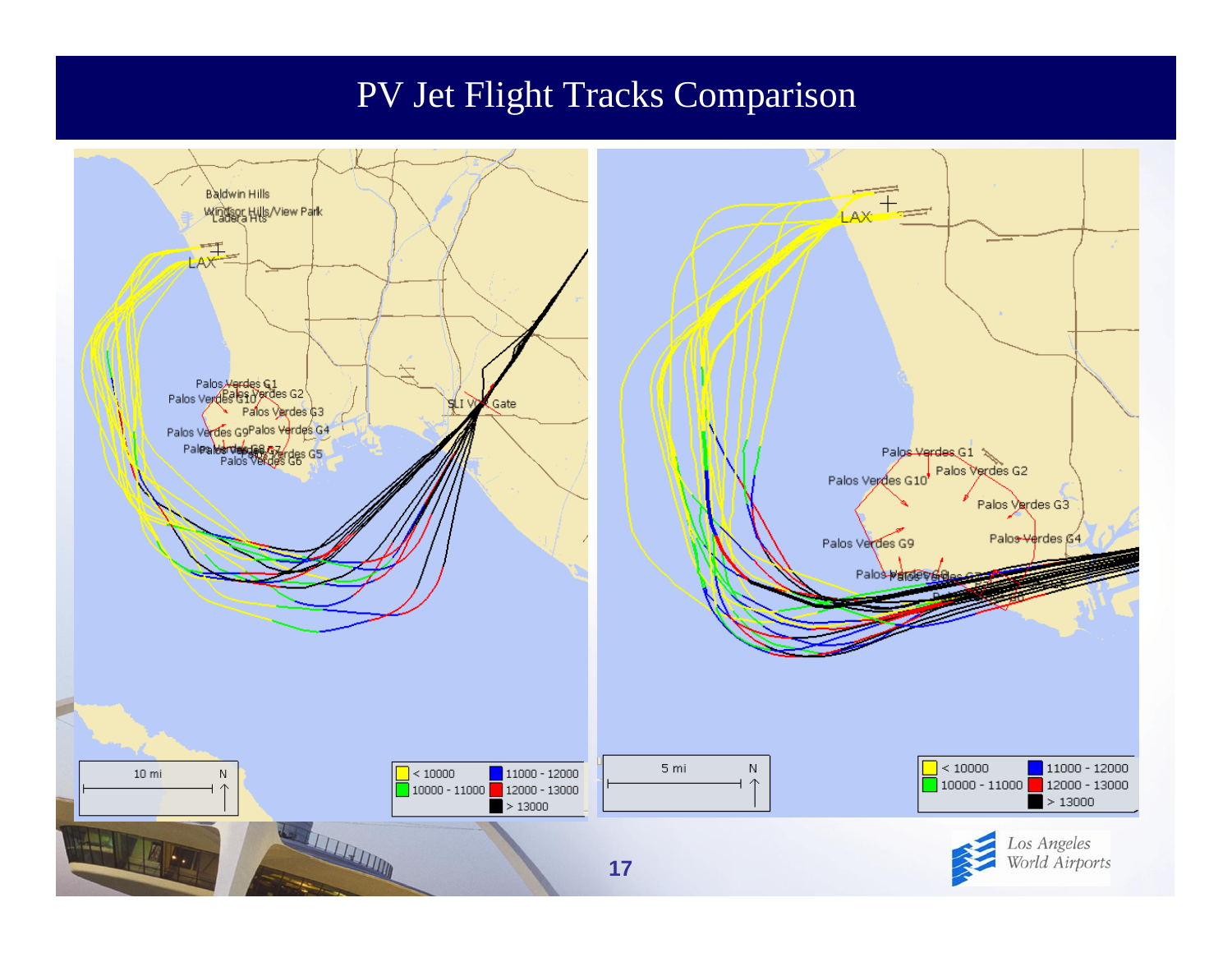#### Short Turn Arrivals

Arriving jet aircraft turning early prior to reaching the Harbor Freeway to land at LAX





Los Angeles World Airports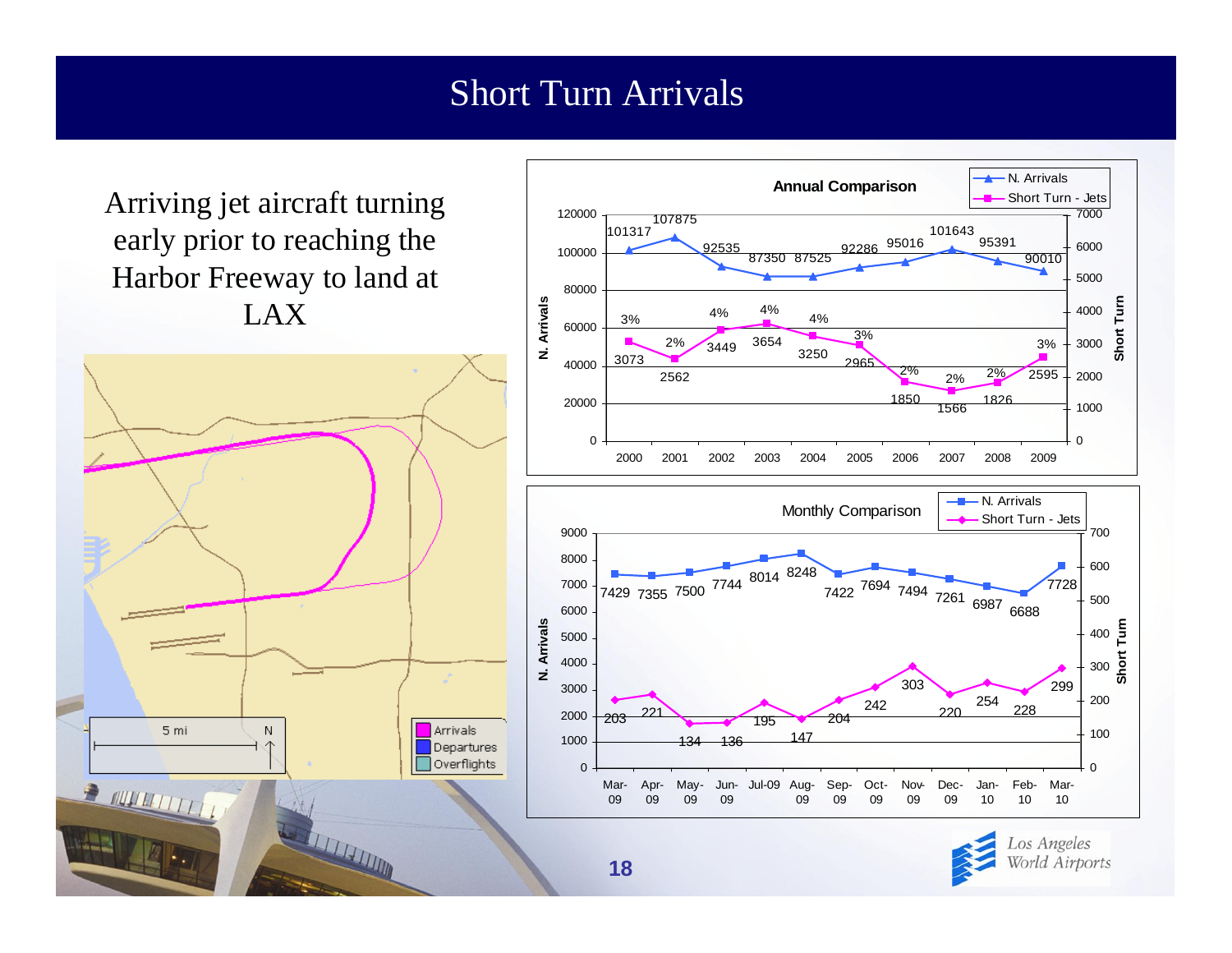#### Short Turn Arrival Flight Tracks

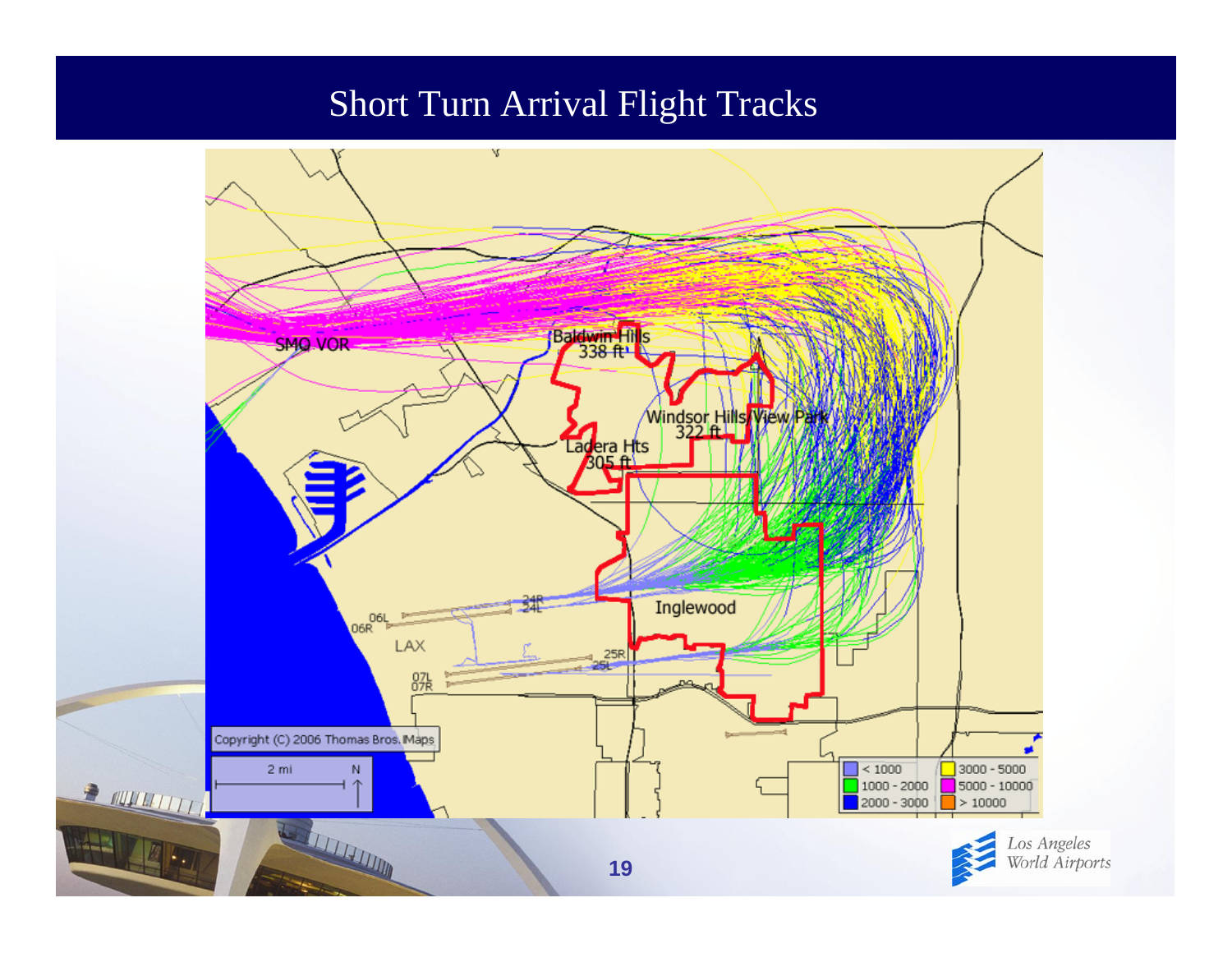#### Time of Day – Short Turn March 2010



Los Angeles<br>World Airports

READ AND READ PARTIES

STATISTICS.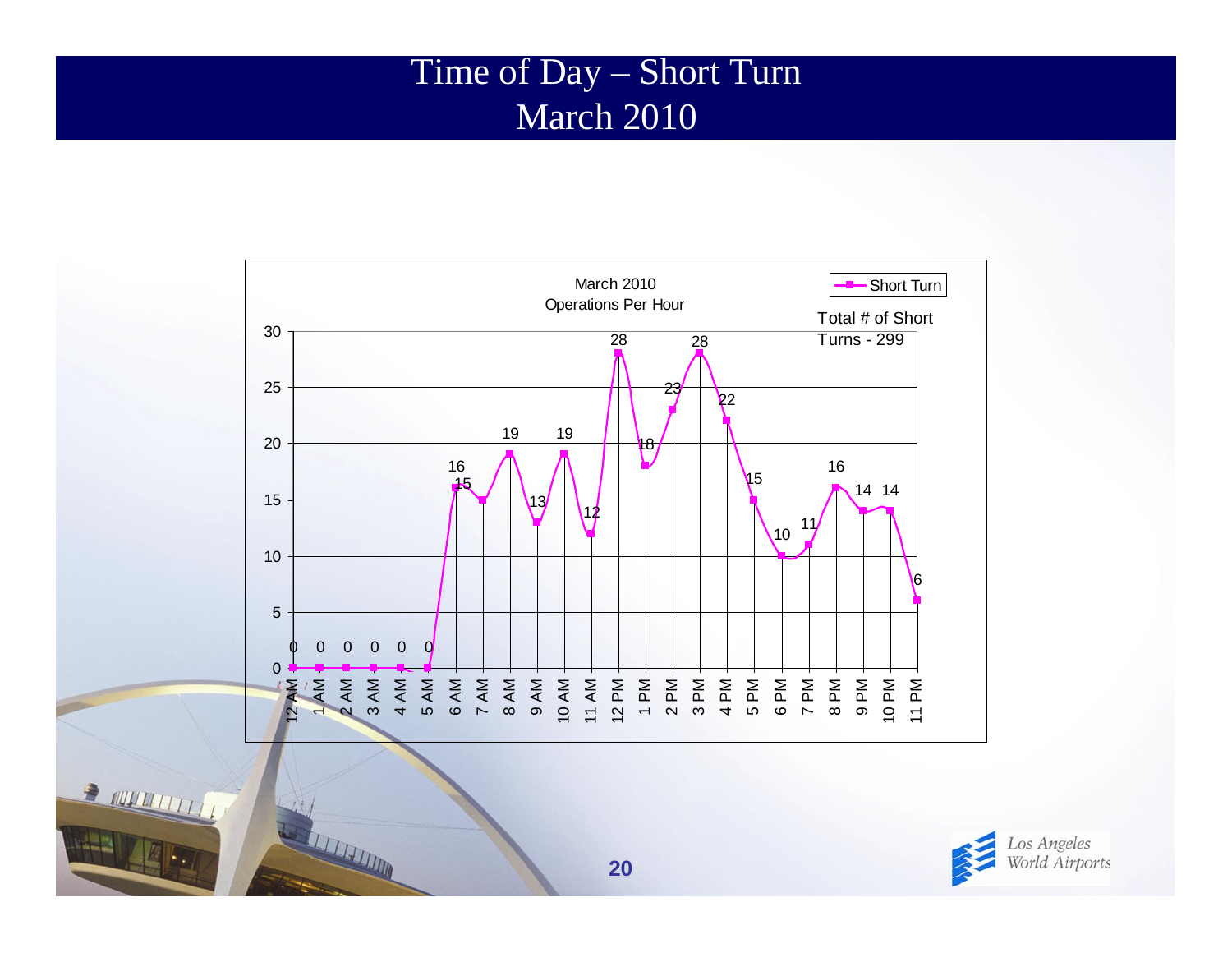#### Extended Downwind Approach

Monitoring north arrivals extending downwind over Monterey Park boundary





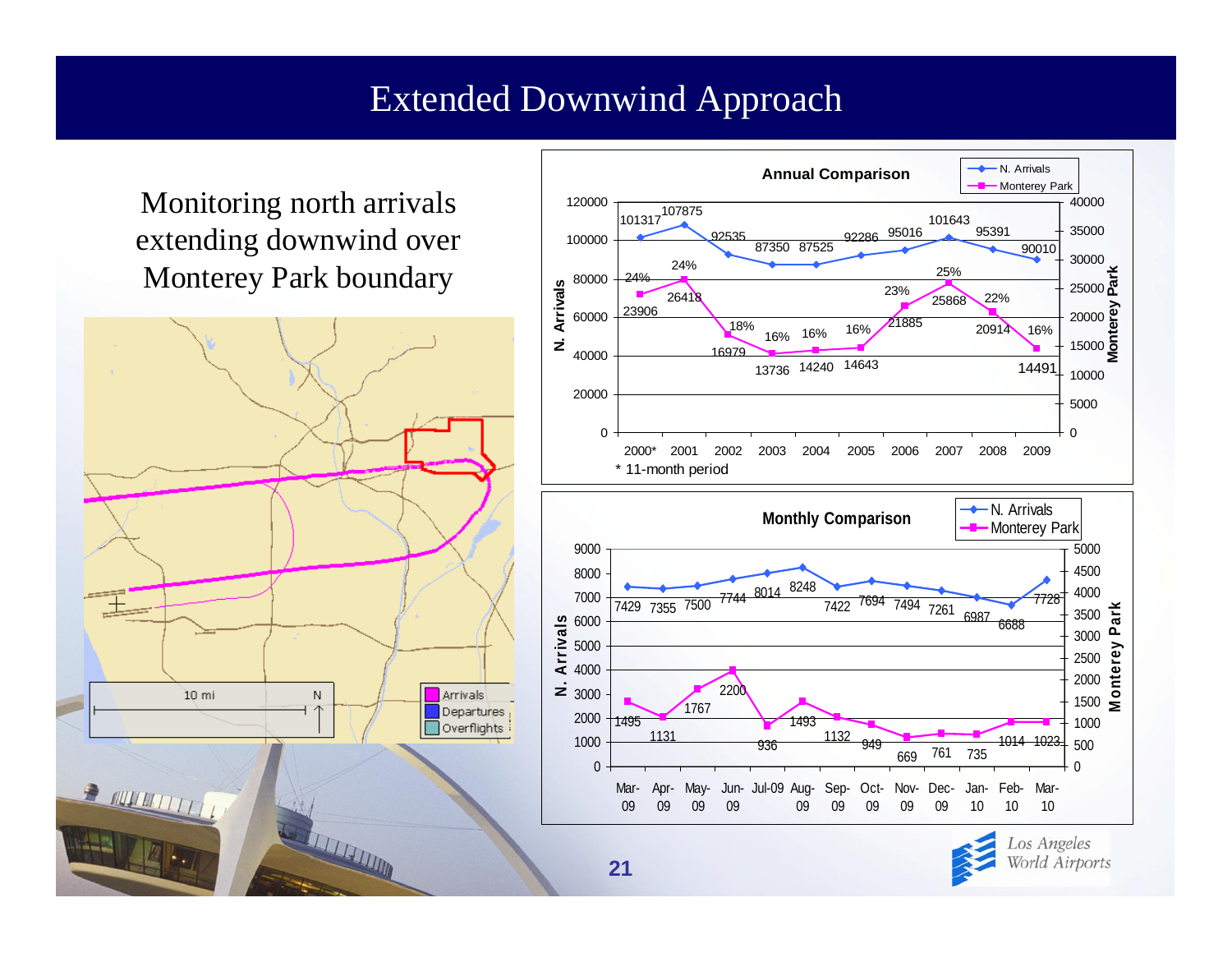#### Extended Downwind Approach March 2010



## Altitude over Monterey Park



 $\begin{picture}(20,20) \put(0,0){\vector(1,0){10}} \put(15,0){\vector(1,0){10}} \put(15,0){\vector(1,0){10}} \put(15,0){\vector(1,0){10}} \put(15,0){\vector(1,0){10}} \put(15,0){\vector(1,0){10}} \put(15,0){\vector(1,0){10}} \put(15,0){\vector(1,0){10}} \put(15,0){\vector(1,0){10}} \put(15,0){\vector(1,0){10}} \put(15,0){\vector(1,0){10}} \put(15,0){\vector(1$ 



THE REAL PROPERTY AND IN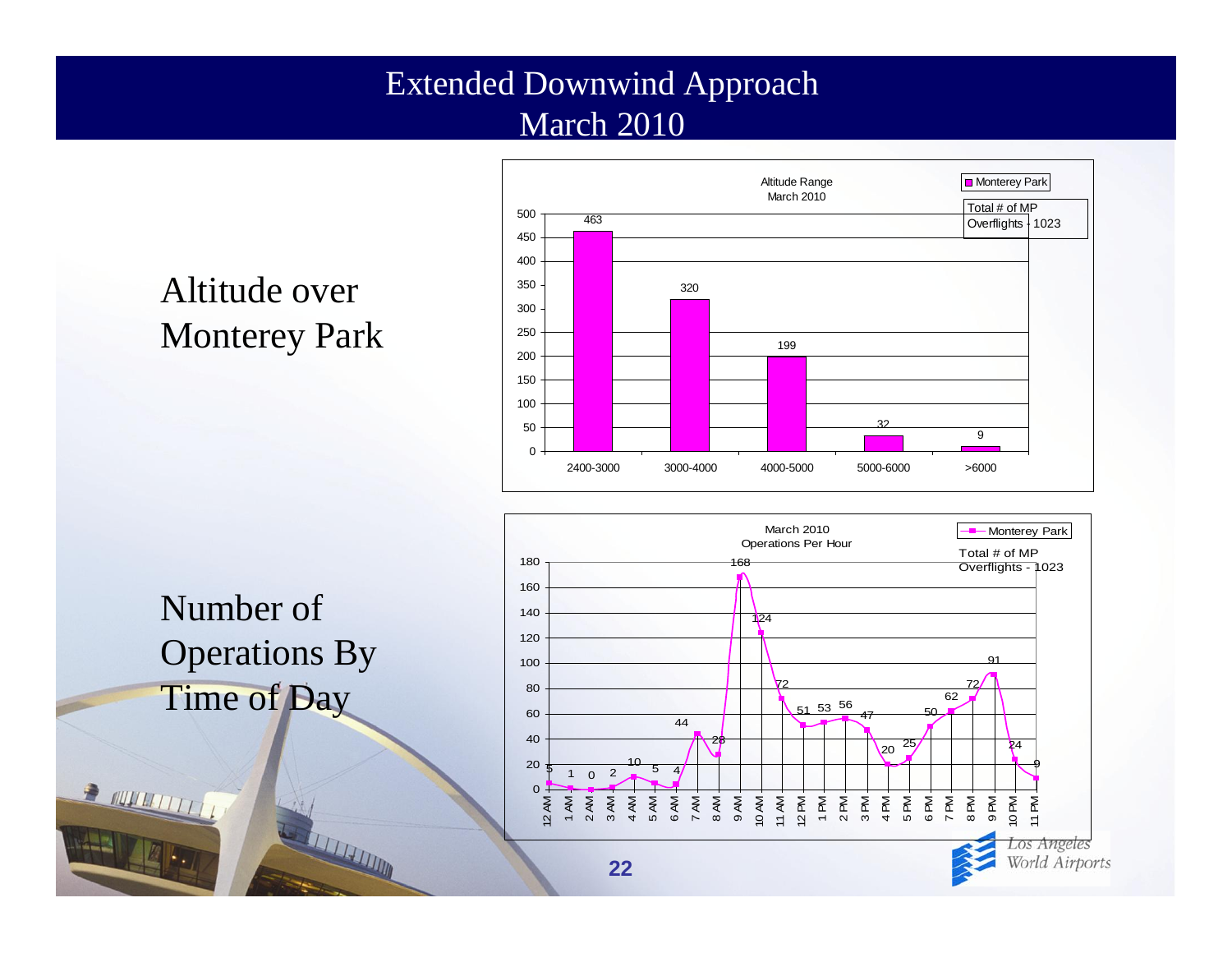#### Non-Conforming East Departures Midnight to 6:30 AM

This report shows a summary of aircraft operations that depart to the east while the airport is still conducting westerly departures between midnight and 6:30 a.m. These individual easterly departures usually occur when the pilot of a heavy aircraft (e.g. B747s) determines that the tail wind is too great for the weight of the aircraft and requests to depart east into the wind for aircraft safety.





#### **Annual Comparison**

**Monthly Comparison**



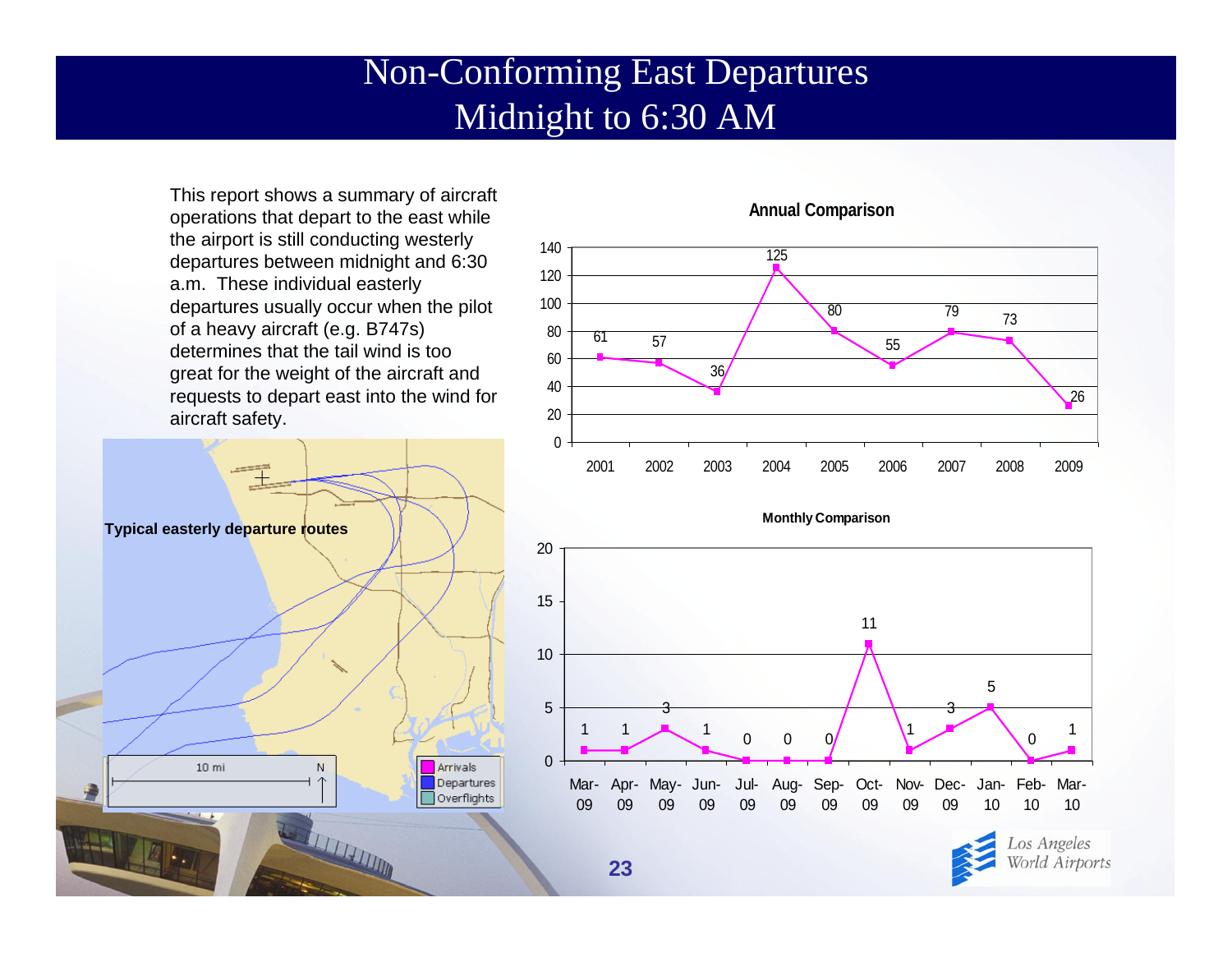#### Missed LAX Loop Departure

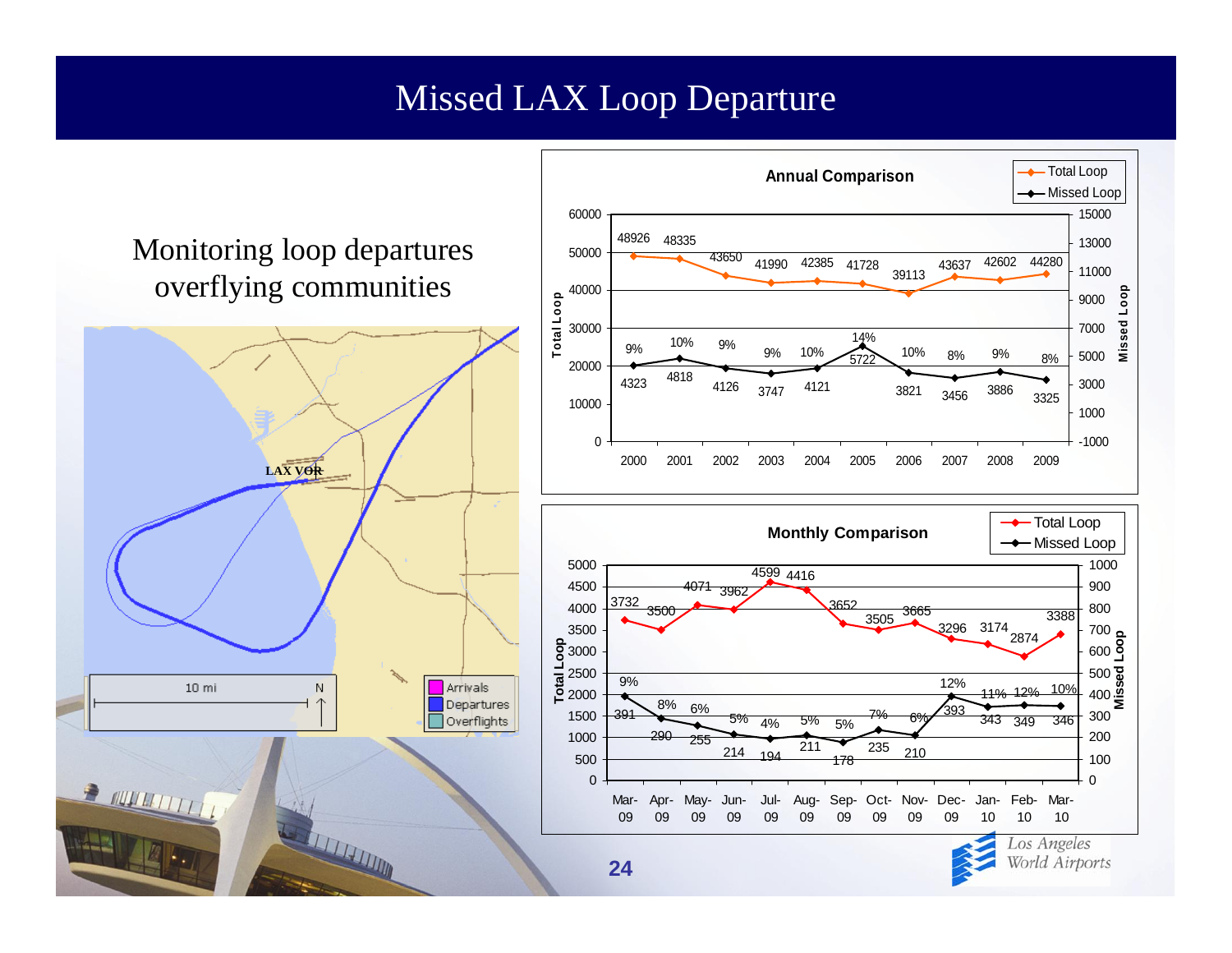#### Missed LAX Loop Departure